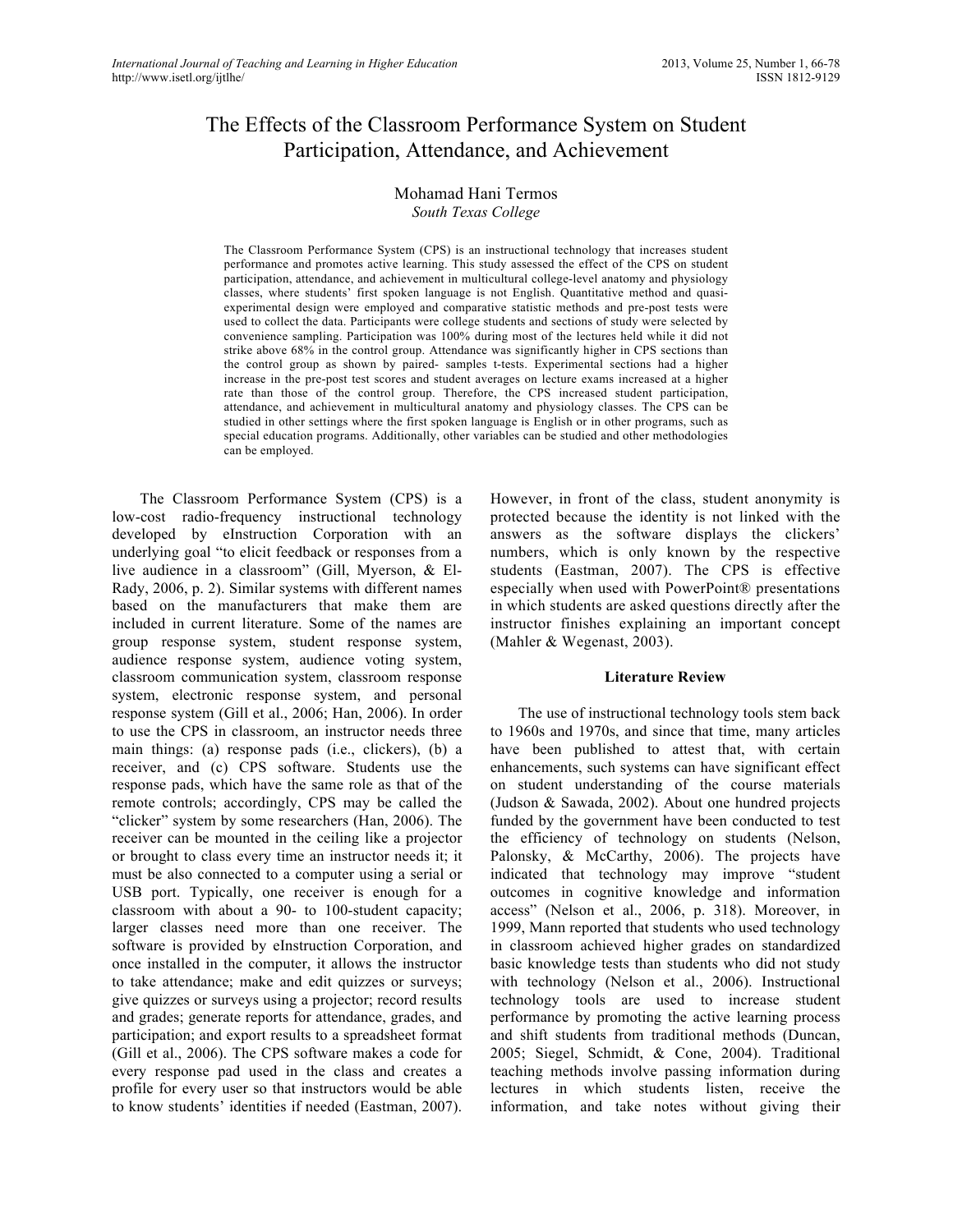opinions or opening a space for constructive discussions (Greer & Heaney, 2004). This is classified as passive learning because sitting and listening are what students do. Active learning, on the other hand, involves an interactive environment in which questions, participations, and critical thinking are essential (Paschal, 2002). Accordingly, teaching strategies were developed for the purpose of making the class an active learning experience to students, through the integration of group work and problem-solving activities. The efforts exerted to increase engagement are extensive, yet there is still a problem in instigating students' involvement and interest as well as enhancing their understanding (Greer & Heaney, 2004). According to Greer and Heaney (2004), the CPS is one way to address the issue of student engagement and to promote effective learning. With the CPS, an instructor can ask and gather answers from all students and get an immediate perception about their understanding of lecture materials and concepts (Paschal, 2002). This immediate feedback has been suggested to increase interactivity between an instructor and students because it encourages students' engagement "in the learning situation and perceive more hands-on learning and higher levels of professors' flexibility" (Predmore & Manduley, 2006, p. 8). Greer and Heaney (2004) used the CPS to encourage participation, enhance communication and collaboration, develop problemsolving skills, and increase attendance. After its implementation for four semesters, a significant increase in attendance was achieved by making the CPS activities worth 15% of students' final grade.

The CPS encourages attendance, enhances attention to lectures, increases interest in the material that is being delivered, and promotes interaction (Gill et al., 2006). El-Rady conducted a comparison between students' mean scores on the same exam before and after the use of the CPS in biology classes during two different semesters. The mean score was 60 before the introduction of the CPS technology and 73 after its introduction with a  $p < .001$ , meaning that the change is positively significant (Gill et al., 2006). Moreover, attendance increased from about 50-60% to 80-90%, and students had a positive experience as reflected in the comments on the system (Gill et al., 2006). However, despite the effective use of the CPS by many institutions in different courses, some institutions have not been as successful as others. For instance, when the CPS was used at the United States Military Academy in one of the advanced chemistry classes, students had higher satisfaction, but preparation for the class was not improved (Siegel et al., 2004). Yet, a considerable number of recently conducted researches indicated the effectiveness of the system in college-level courses, in general, and science classes in particular (Duncan, 2005).

Recently, instructional technology tools such as the CPS have become attractive teaching strategies because they are efficient in enhancing student performance, efficient in making the class enjoyable to students and the instructor, and their cost effectiveness (Patry, 2009). Duncan (2005) stated that the wise use of the CPS would help the instructors to accurately estimate student understanding of a course material and enable them "to sample the thinking of students, at any time, without students having to risk embarrassing themselves in front of their peers" (Duncan, 2005, p. 1).

The CPS has been successfully implemented in a number of institutions nationwide for improving learning and teaching (Caron & Gely, 2003; Woods & Chiu, 2003). In the United States, around 150 institutions are using this technology in different courses such as chemistry, physics, psychology, and others (Bunz, 2004). One of the important benefits of the CPS is that it eliminates students' embarrassment every time instructors ask questions (Predmore & Manduley, 2006). Surveys obtained by Nooriafshar (2005a) indicated that 88% of participated students would like to see the CPS system implemented in the learning material. Among those students who experienced the CPS, 80% *strongly agreed* on its interactivity, and about 80% *agreed* that the CPS encouraged participation and discussions and eliminated embarrassment (Nooriafshar, 2005a). What encouraged students to participate in discussions was the anonymous feedback provided (Nooriafshar, 2005b). Students were more comfortable in participating because answers were not disclosed to peers; hence, embarrassment was eliminated. Moreover, the immediate feedback helped students through reevaluation of the answers if they were wrong and through immediate confirmation if the answers were right (Nooriafshar, 2005b). According to Barber and Njus (2007), the number of instructors using such systems is increasing because the CPS helps engage students in active learning. Even though the system can simply be used for taking attendance and delivering short quizzes at the beginning of a class to check on student preparedness, it can be more effectively used by triggering student critical thinking analysis about a subject. Barber and Njus (2007) suggested that using the right CPS questions would help instructors get a better idea about student understanding of certain concepts. In a study conducted by Teeter, Madsen, Hughes, and Eagar (2007), 96% of students who participated in a questionnaire about the CPS indicated that the system increased enjoyment in class, and 93% of students indicated that their main satisfaction with the CPS was because of the immediate feedback provided. In addition, 57% of students indicated recommendations of the CPS for other students and instructors, and 32% stated that the CPS should be used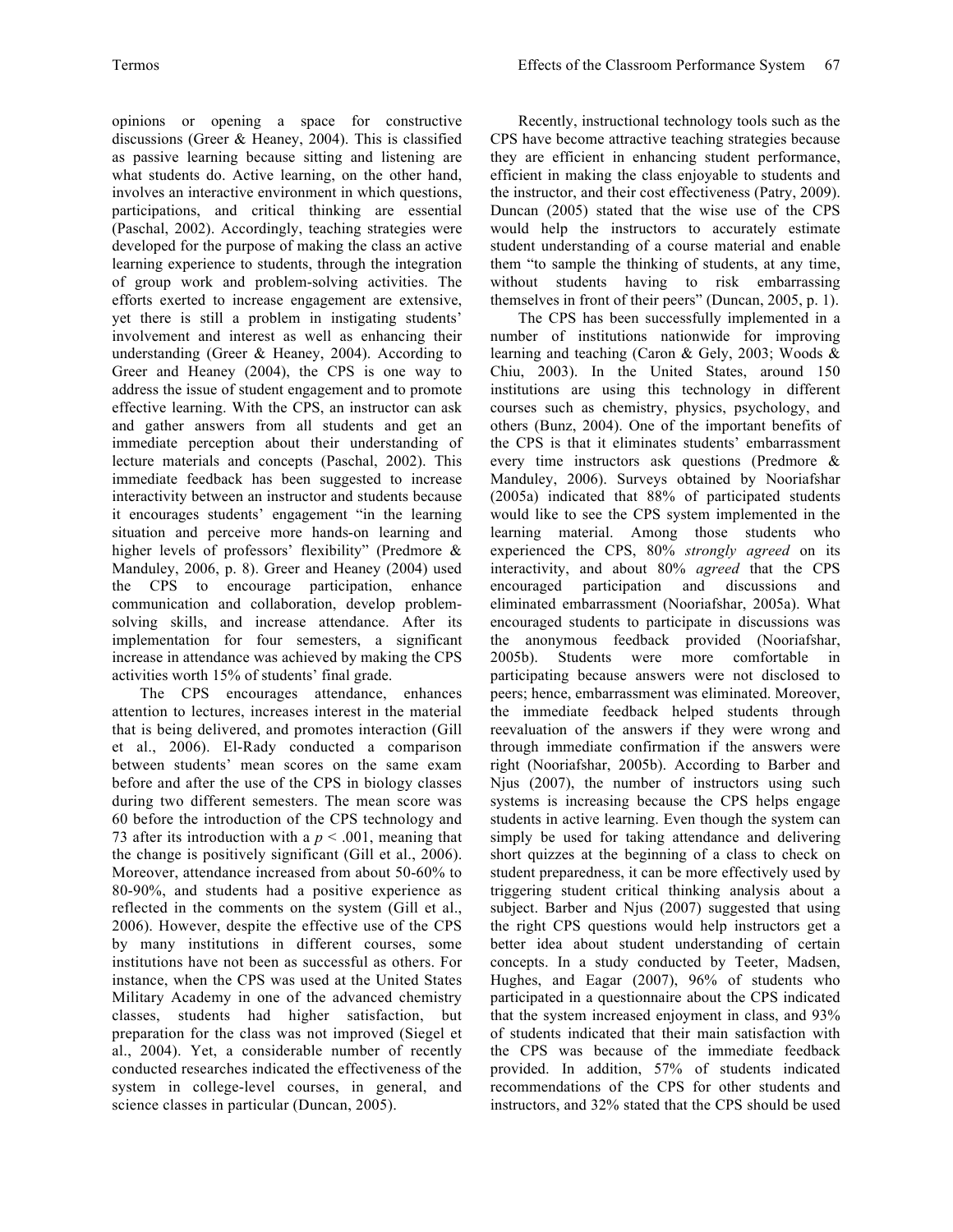by more instructors (Teeter et al., 2007). Another study indicated that students like the system because it increased participation, and they asked to implement the CPS in all other classes (Mahler & Wegenast, 2003).

Increase in student attendance and participation are among the main benefits of the CPS (Lopez-Herrejon & Schulman, 2004; Lowery, 2005). Student participation in lectures and in-class discussions is an essential determining factor for achievement (Owens, 2009). When the CPS is used, students who usually do not participate by raising hands or who avoid eye contact when the instructors ask questions are "no longer off the hook" (Davis, 2003, p. 305). However, the quality of student participation may not be ensured because some students may just randomly hit any button on the clicker and hope for the best. For this reason, depending just on the CPS questions, without a change in the overall pedagogical approach, may limit the effect of this system. Therefore, instructors usually prepare the CPS questions in a way that promotes small group discussions to enhance the quality of student participation and develop critical thinking skills (Davis, 2003; Dufrense, Gerace, Leonard, Mestre, & Wenk, 1996; Fies, 2005; Nicol & Boyle, 2003; Reay, Bao, Li, Warnakulasooriya, & Baugh, 2005).

The two main factors that make this technology effective in increasing student participation are anonymity and group learning (Fies, 2005). David (2003) explains that *anonymity* means students can participate by providing answers to questions "without their identity being associated with that information" (p. 301); only the instructor can identify students and the information or answers provided. Anonymity is essential in increasing student participation because of the ability in decreasing stress and embarrassment in answering a question in front of all peers (Cue, 1998). The anonymity granted by the CPS allows students to think and answer a question without being affected by other students' answers, and it may help them concentrate "on the merits of the contributed idea rather than its source" (Liu, Liang, Wang, & Chan, 2003, p. 319).

According to Wang and Gearhart (2006), the "reciprocal dependencies" generated by group learning helps students "grow more individually and perceive greater self-efficacy than they do in competitive and individualistic settings" (p. 64). Studies conducted by Davis (2003) and Nicol and Boyle (2003) indicated that most students prefer to work in small groups when answering a question or solving a problem rather than working with the whole class. Students may become more accountable when working and discussing questions in small groups (Davis, 2003). Working in groups helps students to think together, articulate current thinking, elaborate on certain thoughts, and evaluate different perspectives (Dufrense et al., 1996).

The CPS encourages group discussions (Cummings & Hsu, 2007). The CPS questions can take different forms: true/false, multiple choice, and problem solving and critical thinking questions. The critical thinking questions produced by an instructor and embedded in the CPS can ask students to form small groups to discuss each question before deciding on an answer. To answer such questions, students would need to search the lecture notes and the textbook, as well as share opinions about the topic before they take a decision on the final answer. Once they decide on an answer, students in the group would submit the answers individually (Cummings & Hsu, 2007). Additionally, because the CPS provides immediate feedback, groups who get the answer right would get a prompt confirmation while groups who missed the questions would be motivated to put more effort on next questions (Woods & Chiu, 2003).

The importance of attendance, which is the second most important thing encouraged by the CPS, is that it is linked to student achievements and grades on tests because of the increased opportunities for learning and understanding the course materials (Epstein & Sheldon, 2002). Romer (1993) stated that there is about a full letter grade difference between a student who regularly attends class and another who sporadically shows up. A study by Owens (2009) indicated that student attendance increased after utilizing a strategy which divided students into small groups. Students were more motivated to attend class, and preparation for tests enhanced as well. Students also found an opportunity to socialize and make friends (Owens, 2009). Consequently, group work made the class an enjoyable, proliferative, and interactive experience, and student attendance had an impact on final grades.

# **Best Teaching Strategies in Anatomy and Physiology**

Learning anatomy and physiology is a process that requires detailed understanding of the human body (Gar, 2005). Instructors play an important role in stimulating students' interest in the course materials and in stimulating critical thinking (Gar, 2005). The best way to teach college-level students is to make the classroom an active learning environment where students actively participate in lecture and discussions and have hands-on experiences (Wood, 2009). To make learning effective, a number of factors should be taken into account. The constructivist view of learning is one of the factors (Wood, 2009). According to the constructivist view of learning, students should be able to link new information with prior knowledge to understand things better (Wood, 2009). For instance, whenever students learn a new anatomical or physiological concept, the instructor should relate this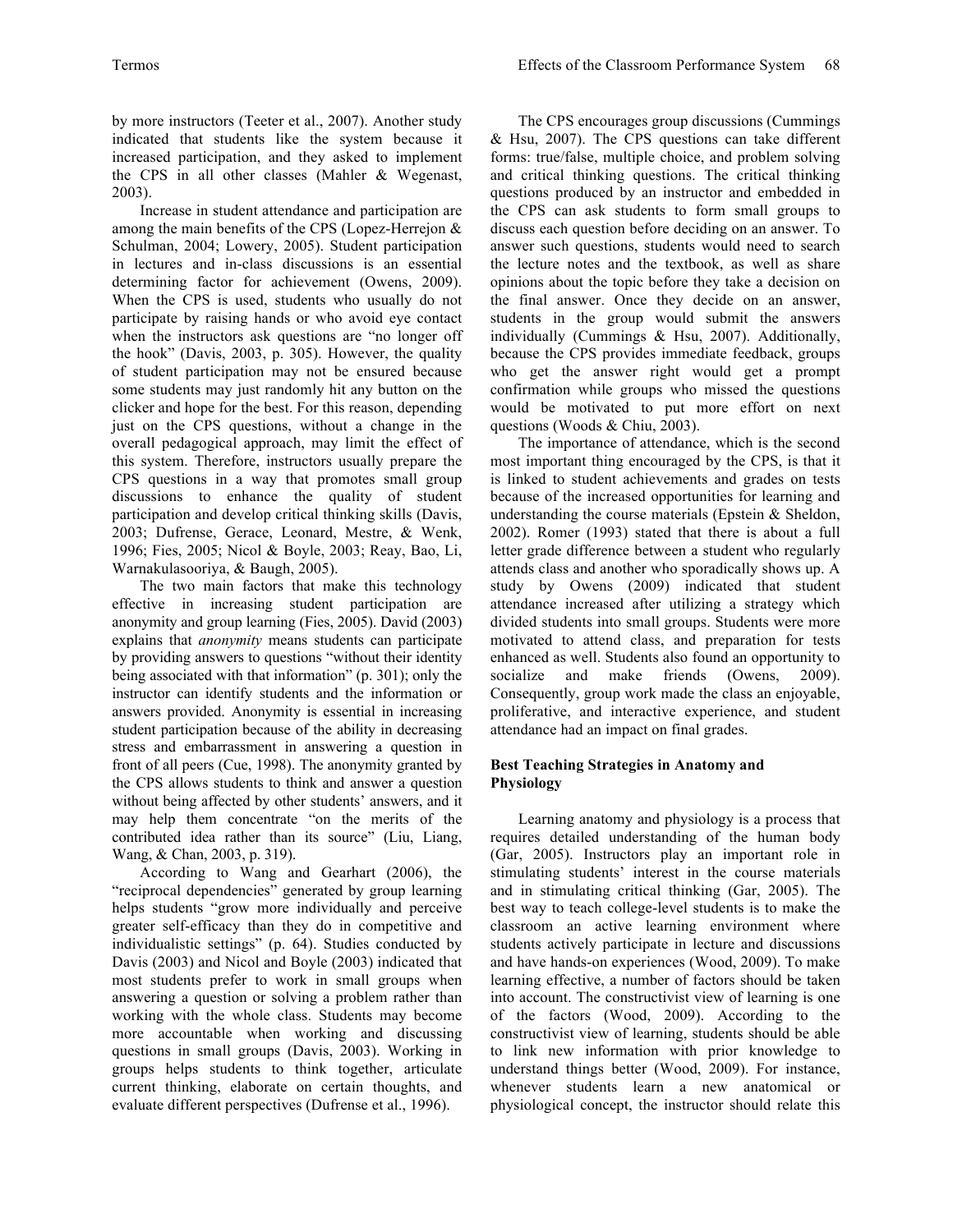point to previous points and show how to apply the information in real life. Group discussions can enhance the learning process, especially if small groups contain diverse students who may be of different learning experiences and different cultural backgrounds (Wood, 2009). Prompt and frequent feedback is also of important value for both the students and the instructor in this context (Wood, 2009). Therefore, the CPS is a good teaching strategy in college anatomy and physiology classes because it protects students' anonymity, promotes group discussions, and provides immediate feedback. However, questions developed by the instructor should be "conceptual and challenging . . . and should assess higher Bloom's levels of understanding" (Wood, 2009, p. 104). Bloom's taxonomy or Bloom's levels of understanding, which were developed by Benjamin Bloom, divides understanding into six levels: knowledge, comprehension, application, analysis, synthesis, and evaluation (Callister, 2010). According to Bloom's taxonomy, evaluation is the highest level of understanding and cognition, which builds upon all the other abilities that precede it (Crowe, Dirks, & Wenderoth, 2008). Bloom's taxonomy is used in biology classes in rubrics development to evaluate student performance, develop "formative assessment questions at the appropriate cognitive level" (Crowe et al., 2008, p. 369), and revise course design.

## **Methodology**

In this study, the CPS effectiveness was studied in relation to participation, attendance, and achievement of students in multicultural Anatomy and Physiology classes at South Texas College. To promote participation, the CPS questions were delivered as a mix of simple true/false, multiple choice, and group work-based questions. Approximately five questions were true/false and straightforward multiple choices and were delivered at different times during a lecture to check on student understanding of the main points and keep engagement in class. Each question was timed and lasted around 20 to 60 seconds. On the other hand, one to two group work-based questions were delivered right in the middle or at the end of the lecture. Group workbased CPS questions lasted for five to 15 minutes and required critical thinking and active participation in a group with the use of available resources before reaching the answer. Once all members in a group decided on the best of the presented answers, clickers were used to choose and send the answers. Immediately after the question period ended, the correct answer and a histogram of the class performance were presented.

A quantitative method and quasi-experimental design were employed for this study. Varied datacollecting approaches were followed to test the

effectiveness of the CPS on student participation, attendance, and achievement. Both comparative statistics and pre-post tests were used to increase the validity of the study. The study was conducted in four experimental classes, and one was a control. However, all students in all sections were taught equally by meeting the same teaching standards. The only difference was the use of CPS. Students of the control group were asked the same questions and given the same activities but without the use of the CPS. Students had to use their notes and the textbook in order to provide their answers on a piece of paper that was turned to their instructor. Feedback and grades were returned to students of the control group on the succeeding lecture session. The control class and one experimental class were delivered by the researcher, and the three experimental classes were delivered by two other instructors during the fall semester of 2010. The use of four classes delivered by different instructors with different ages and teaching experiences was intended to eliminate bias.

Measurement through comparison is a basic principle by which values of two or more variables are compared with each other (Trochim, 2006). In this study, ordinal measurement was used to assess the differences in student grades and attendance among the experimental sections and the control group. Attendance was measured by comparing sign-in sheets between all classes studied. Attendance reports were collected on a daily basis from the experimental classes in which the CPS was implemented. The attendance reports were automatically generated and saved in each class period. In the control class, attendance was taken using traditional sign-in sheets. Participation was measured by counting the number of participating students based on the number of used clickers shown in the CPS data after every lecture. The number was divided over the total number of students, so the percentage of participating students was obtained. The same method was used for all lectures to keep track of student participation. To encourage participation, students worked in groups of three to four students to encourage active learning and decrease embarrassment of discussing the answer in front of the whole class. Once students decided on the best answer, the clickers were used to click on the letter button which corresponded to the answer. Achievement was measured in this study through students' grades on four lecture exams. Grade averages were compared for each lecture exam between the experimental sections and the control group. Highest and lowest grades as well as averages or means for all lecture exams were compared. Moreover, achievement was evaluated through pre-post tests in which students asked 10 questions both at the beginning and at the end of the semester. Biology faculty members at South Texas College developed the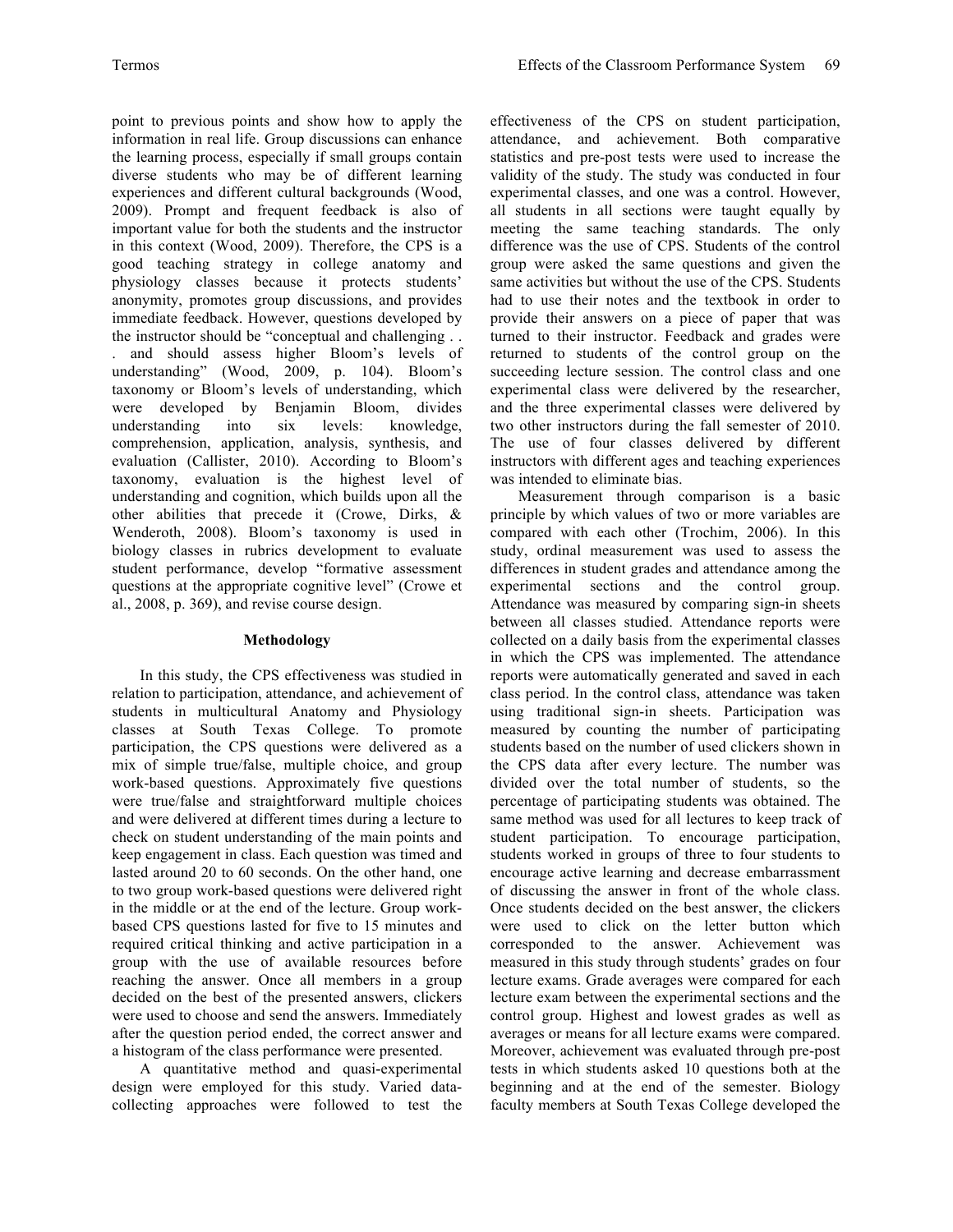10 questions of the pre/posttests that have been in use for 10 years. They are copyrighted for South Texas College, so permissions were obtained from the Dean of Mathematics and Sciences Division and the Chairperson of the Biology Department.

All sections were held in the same lecture room because the CPS was only ready to be used in one classroom; thus, convenience sampling was followed. At the beginning of the semester, 129 students were enrolled in the four experimental sections, and their consents to participate in the study were obtained. Among the 129 students, 120 students signed the consent forms, and only 115 showed on the first week and took the pretest. The nine students who did not sign the consent forms had never showed up to class. The control group included 32 students, and all attended the first week of the semester and took the pretest. The consent forms were handed to students at the first class meeting after the researcher explained the research process, students' rights and responsibilities, and its possible impact on student performance. The consent forms were developed both in English and Spanish; the choice was left to students to choose the version based on language preferences. Students were assigned clickers with a specific clicker for each student to be

used over the entire semester. Clickers or the CPS response pads were used to answer CPS questions, which were posted during the course of lectures. During the lectures, there were between five questions and one involved group discussions. All students, including students in the control group, were asked to participate in taking the pre/posttests at the beginning of the semester.

#### **Results**

#### **Participation**

The four CPS experimental sections had high percentages of participation, which did not go below 86.8%, while, in the control group, participation did not exceed 68% as shown in Figure 1. Figure 1 indicates that the highest participation rate in the control group occurred on week 5, and the rate reached 68%. However, the difference in participation was 20% to 25% higher in the experimental sections. Figure 1 summarizes student participation over the 12 weeks of the semester during which the lectures were delivered. Descriptive statistics of student participation is also shown in Table 1.



*Note*. Students who studied with the CPS had a significantly higher percentage of participation as compared to the control group.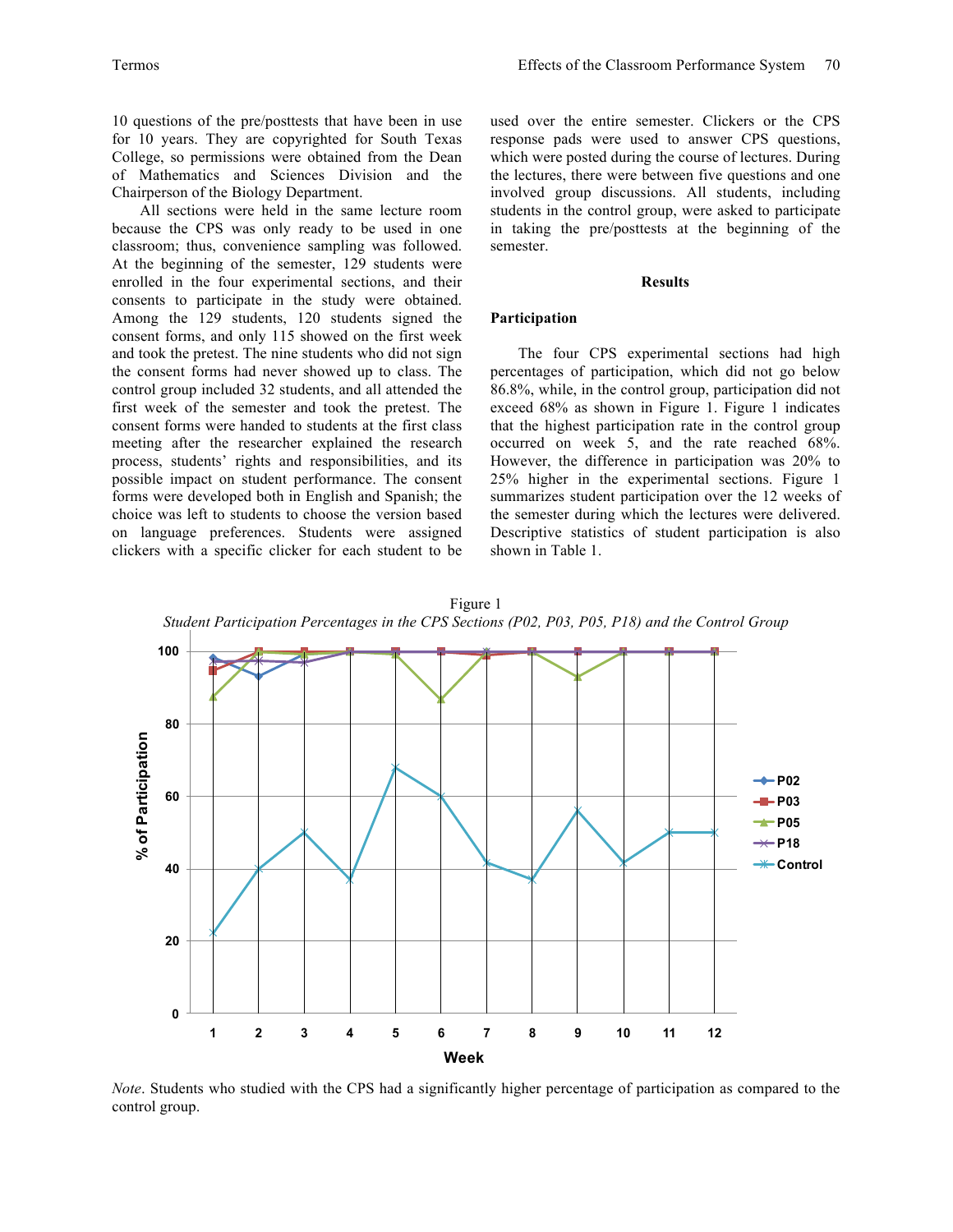|                                                 |    | Table 1 |         |       |       |  |
|-------------------------------------------------|----|---------|---------|-------|-------|--|
| Descriptive Statistics of Student Participation |    |         |         |       |       |  |
|                                                 | n  | Minimum | Maximum | M     | SD    |  |
| P02PART                                         |    | 93.10   | 100.00  | 99.20 | 1.99  |  |
| P03PART                                         | 12 | 94.80   | 100.00  | 99.48 | 1.50  |  |
| P05PART                                         | 12 | 86.80   | 100.00  | 97.15 | 5.07  |  |
| P <sub>18</sub> P <sub>ART</sub>                | 12 | 97.00   | 100.00  | 99.31 | 1.24  |  |
| <b>CONTPART</b>                                 | ာ  | 22.30   | 68.00   | 46.12 | 12.15 |  |

*Note*. P02PART = participation of the experimental section P02; P03PART = participation of P03; P05PART = participation of P05, P18PART = participation of P18; CONTPART = participation of the control section.

Lectures were given to the control group without the use of the CPS. Average participation for the experimental section P02 was 99.2, *SD* = 1.99. Average participation for the experimental section P03 was 99.4,  $SD = 1.50$ . Average participation for the experimental section P05 was 97.15, *SD* = 5.07. Average participation for the experimental section P18 was 99.2,  $SD = 1.24$ . The average of participation for the control group was  $46.12$ ,  $SD = 12.15$ . The numbers indicate that students who studied with the CPS had higher average of participation as compared with students who studied without the CPS.

### **Attendance**

Over the semester, there was at least a 10% higher attendance rate in the experimental sections than that of the control group. In the control group, attendance dropped to as low as 68.7% and had an average of 78.5%. Yet, the lowest attendance in the CPS sections was 76.5%, and the lowest average of attendance among the four CPS experimental sections was 87.5% (see Table 2 and Figure 2). A paired-samples *t* test was used to compare the means of scores of each experimental section and the control group. The experimental sections were titled P02, P03, P05, and P18 based on course schedule sequence developed by the Biology Department at South Texas College. The control group was section P10.

A paired-samples *t* test was calculated to compare the mean of the experimental section P02 and the mean control group. The mean of the experimental section P02 was  $92.15$ ,  $SD = 4.05$ , and the mean of the control group was 78.53,  $SD = 6.77$ . A significant increase in attendance was found in the experimental section P02 as compared to the control group,  $t(11) = 9.665$ ,  $p <$ .001. A paired-samples *t* test was calculated to compare the mean of the experimental section P03 and the mean control group. The mean of the experimental section P03 was 92.33,  $SD = 6.47$ , and the mean of the control group was 78.53,  $SD = 6.77$ . A significant increase in attendance was found in the experimental section P03 as compared to the control group,  $t(11) = 3.839$ ,  $p <$ 

.05. A paired-samples *t* test was calculated to compare the mean of the experimental section P05 and the mean control group. The mean of the experimental section P05 was  $87.50$  ( $SD = 4.94$ ), and the mean of the control group was 78.53,  $SD = 6.77$ . A significant increase in attendance was found in the experimental section P05 as compared to the control group,  $t(11) = 3.371$ ,  $p <$ .05. A paired-samples *t* test was calculated to compare the mean of the experimental section P18 and the mean control group. The mean of the experimental section P18 was 88.85,  $SD = 8.61$ , and the mean of the control group was 78.53,  $SD = 6.77$ . A significant increase in attendance was found in the experimental section P18 as compared to the control group,  $t(11) = 2.764$ ,  $p <$ .05.

If the significance level was greater than .05 for a 2-tailed *t* test for any of the pairs, the results would not have been significant in such a pair. Paired-samples statistics are represented in Table 3. The paired differences between each of the experimental sections and the control group are shown in Table 4.

#### **Achievement**

**Pre/Posttest.** The pre/posttest hypotheses are as follows:

- Null Hypothesis  $(H_0)$ : Students who studied with the CPS did not have a significant difference in the averages of the pre/posttest as compared with students who did not study under the CPS.
- Alternative Hypothesis  $(H_1)$ : Students who studied with the CPS have a significant difference in the averages of the pre/posttest as compared with students who did not study under the CPS.

At the beginning of the semester, 129 students were enrolled in all experimental sections; however, only 115 showed up on the first week and took the pretest. The control group started the semester with an average of 2.93 on the pretest which is the second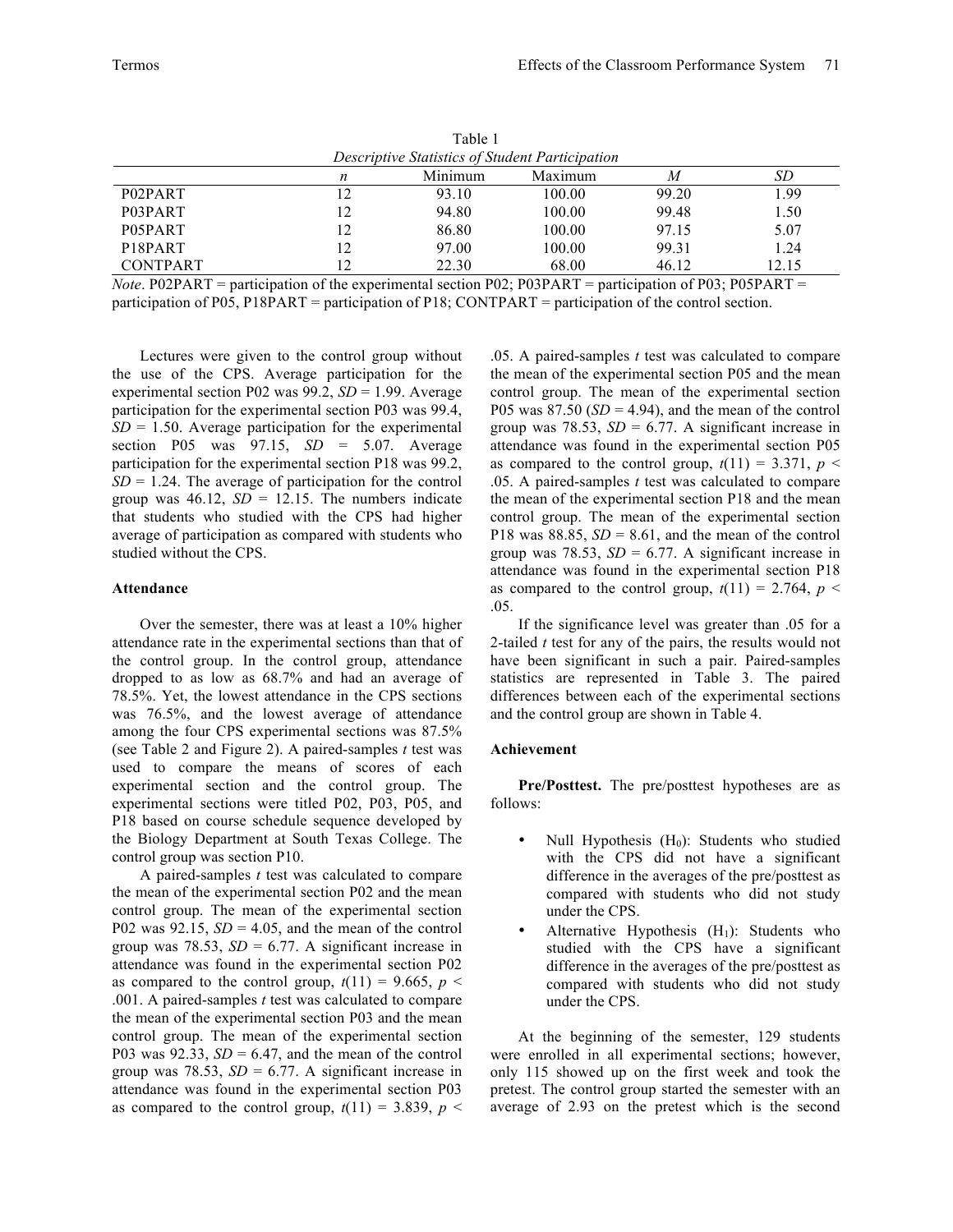| Table 2                                      |    |       |        |       |      |  |  |
|----------------------------------------------|----|-------|--------|-------|------|--|--|
| Descriptive Statistics of Student Attendance |    |       |        |       |      |  |  |
| Minimum<br>Maximum<br>SD<br>M<br>n           |    |       |        |       |      |  |  |
| <b>P02</b>                                   |    | 87.10 | 100.00 | 92.15 | 4.05 |  |  |
| P <sub>0</sub> 3                             | 12 | 77.40 | 100.00 | 92.33 | 6.47 |  |  |
| P <sub>05</sub>                              | 12 | 76.50 | 91.60  | 87.50 | 4.94 |  |  |
| P18                                          | 12 | 76.50 | 100.00 | 88.85 | 8.61 |  |  |
| Control                                      |    | 68.70 | 96.80  | 78.53 | 6.77 |  |  |

Figure 2

*Student Attendance Percentages in the Experimental Sections and the Control Section* **100 80** % of Attendance **% of Attendance**  $+P02$ **60 P03 P05**  $\rightarrow$ P18 **Control 40 20**

**0 1 2 3 4 5 6 7 8 9 10 11 12 Week** *Note.* Student attendance percentage in sections used the CPS was higher than student attendance percentage in the control section. The CPS was not used during the first week. The last day to drop the class was on November 19, which was during week 10. This would explain the drop in attendance in all sections. The rosters were updated on week 11, and week 12 was the fourth lecture exam date. Attendance rate kept in decreasing during week 11 because

some students decided to take the Thanksgiving break early.

|        | Descriptive I dired Samples Statistics of Stadent Attendance |       |    |      |            |  |  |
|--------|--------------------------------------------------------------|-------|----|------|------------|--|--|
|        |                                                              | M     | n  | SD   | <b>SEM</b> |  |  |
| Pair 1 | P <sub>0</sub> 2                                             | 92.15 |    | 4.05 | 1.16       |  |  |
|        | Control                                                      | 78.53 | 12 | 6.77 | 1.95       |  |  |
| Pair 2 | P <sub>0</sub> 3                                             | 92.33 | 12 | 6.47 | 1.86       |  |  |
|        | Control                                                      | 78.53 | 12 | 6.77 | 1.95       |  |  |
| Pair 3 | P05                                                          | 87.50 | 12 | 4.94 | 1.42       |  |  |
|        | Control                                                      | 78.53 | 12 | 6.77 | 1.95       |  |  |
| Pair 4 | P18                                                          | 88.85 | 12 | 8.61 | 2.48       |  |  |
|        | Control                                                      | 78.53 | 12 | 6.77 | 1.95       |  |  |

Table 3 *Descriptive Paired Samples Statistics of Student Attendance*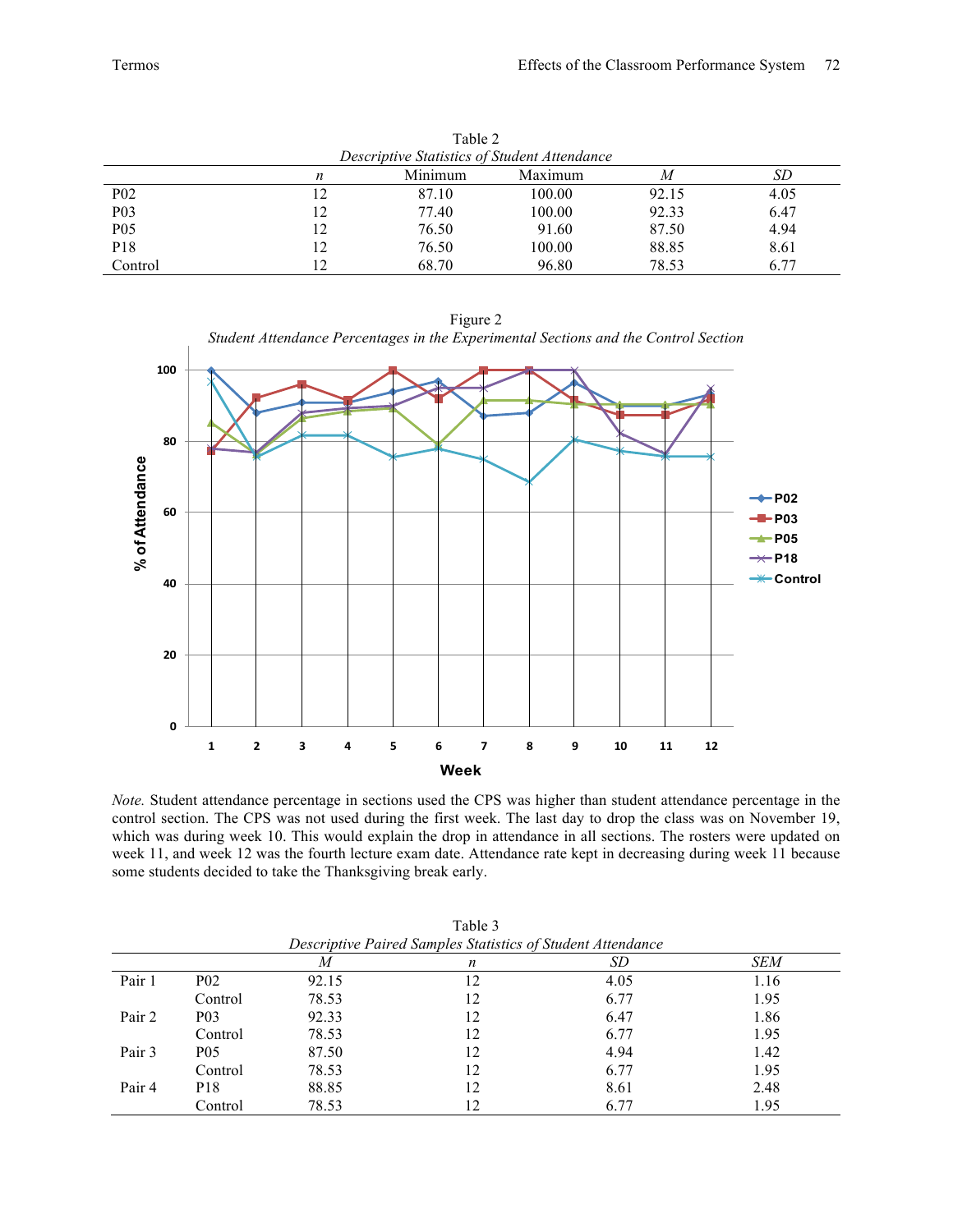|                                                      |                          |       |        | 1 adie 4   |       |       |       |      |
|------------------------------------------------------|--------------------------|-------|--------|------------|-------|-------|-------|------|
| Levels of Significance of Student Attendance Summary |                          |       |        |            |       |       |       |      |
|                                                      |                          |       | 95% CI |            |       |       |       |      |
|                                                      |                          | M     | SD.    | <b>SEM</b> | LL.   | UL    | t(11) |      |
| Pair 1                                               | P02-Control              | 13.62 | 4.88   | 1.40       | 10.51 | 16.72 | 9.66  | .000 |
| Pair 2                                               | P03-Control              | 13.79 | 12.44  | 3.59       | 5.88  | 21.70 | 3.83  | .003 |
| Pair 3                                               | P05-Control              | 8.97  | 9.21   | 2.66       | 3.11  | 14.82 | 3.37  | .006 |
| Pair 4                                               | P <sub>18</sub> -Control | 10.32 | 1293   | 3 73       | 2.10  | 18.53 | 2.76  | 018. |

 $T = 1.1 - 4$ 

highest score among the assessed groups (see Table 5). The average of the control group was 10.15% higher than the average of the experimental section P02, 1.73% higher than the experimental section P03, 16.26% higher than the experimental section P18, but 12.28% lower than the experimental section P05. On the posttest, the highest increase or improvement in averages was for the CPS experimental section P02, which scored the second lowest average on the pretest with a percentage of increase of 97.36 on the posttest. The percentage of increase indicates the level of achievement in the class. The second highest average was scored for the CPS experimental section P03, with 96.2% increase. The third highest increase was for the experimental section P18; with 81.74% increase, and the lowest increase among the CPS experimental sections was for section P05 with 77.1% increase, which, surprisingly, scored the highest on the pretest (see Table 6). However, all experimental sections' averages on the posttest were higher than that of the control group that had 74.74% increase even though the score average on the pretest was the second highest!

**Lecture exams.** The student performance on the four lecture exams was compared between the experimental sections and the control group. Table 7 shows the highest and lowest grades scored by students on every exam as well as the means or the averages, medians, and standard deviations. For the experimental section P02, the average was 65.2 on the first exam, 74.3 on the second, 68.3 on the third, and 73.8 on the fourth. There was a 9.1% improvement on the second lecture exam as compared to the first lecture exam. The average dropped by 6% on the third lecture exam and increased by 5.5% on the last lecture exam. For section P03, the average was 65.8 on the first lecture exam, 70.4 on the second, 71.5 on the third, and 72.3 on the fourth exam. There was a 4.6% improvement in the average on the second lecture exam as compared to the first lecture exam. The average increased by 1.1% on the third exam and by 0.8% on the fourth exam. For section P05, the average was 55.6 on the first lecture exam, 72.5 on the second, 67.8 on the third, and 70.1 on the fourth lecture exam. There was a 16.9% improvement in the average on the second lecture exam as compared to the first lecture exam. The average dropped by 4.7% on the third as compared to the

second exam and increased by 2.3% on the fourth exam. For section P18, the average was 63.3 on the first lecture exam, 68 on the second, 70.2 on the third, and 76.2 on the fourth lecture exam. There was a 4.7% improvement in the average on the second lecture exam as compared to the first lecture exam. The average increased by 2.2% on the third exam and by 6% on the fourth exam. For the control section P10, the average was 68.7 on the first lecture exam, 71.8 on the second, 71.9 on the third, and 73 on the fourth lecture exam. There was a 3.1% improvement in the average on the second lecture exam as compared to the first lecture exam. The average increased by 0.1% on the third exam and by 1.1% on the fourth exam.

## **Discussion and Conclusions**

The study was conducted to assess the effects of the CPS on student participation, attendance, and achievement in a multicultural college-level Anatomy and Physiology classes. Most students at South Texas College use English as a second language and are underprepared to use English in academia. The language barrier increases shyness and embarrassment and reduces participation in lectures. Multiculturalism, in this study, was reflected by the students' different cultural backgrounds and native languages. The majority of students in all sections were Hispanic, but some students were White Americans, African Americans, Filipinos, Indians, Chinese, and others. The researcher concentrated on the anonymity provided by the CPS and small group discussions to conquer the language barrier, promote effective participation, and increase attendance and achievement. Careful analysis of the results and the data gathered during this study helped draw clear conclusions about the effectiveness of using the CPS. Student participation was at least 18.8% higher in classes used the CPS and 100% participation was encouraged during most of the lectures. In some sessions, the participation percentage was less than 100% because when some of the CPS questions popped up on the screen, a student or more may have stepped out of the class for personal breaks. If one of the clickers had a low battery, a student was asked to write down the answer on a piece of paper and turn it in to the instructor once the question time ends.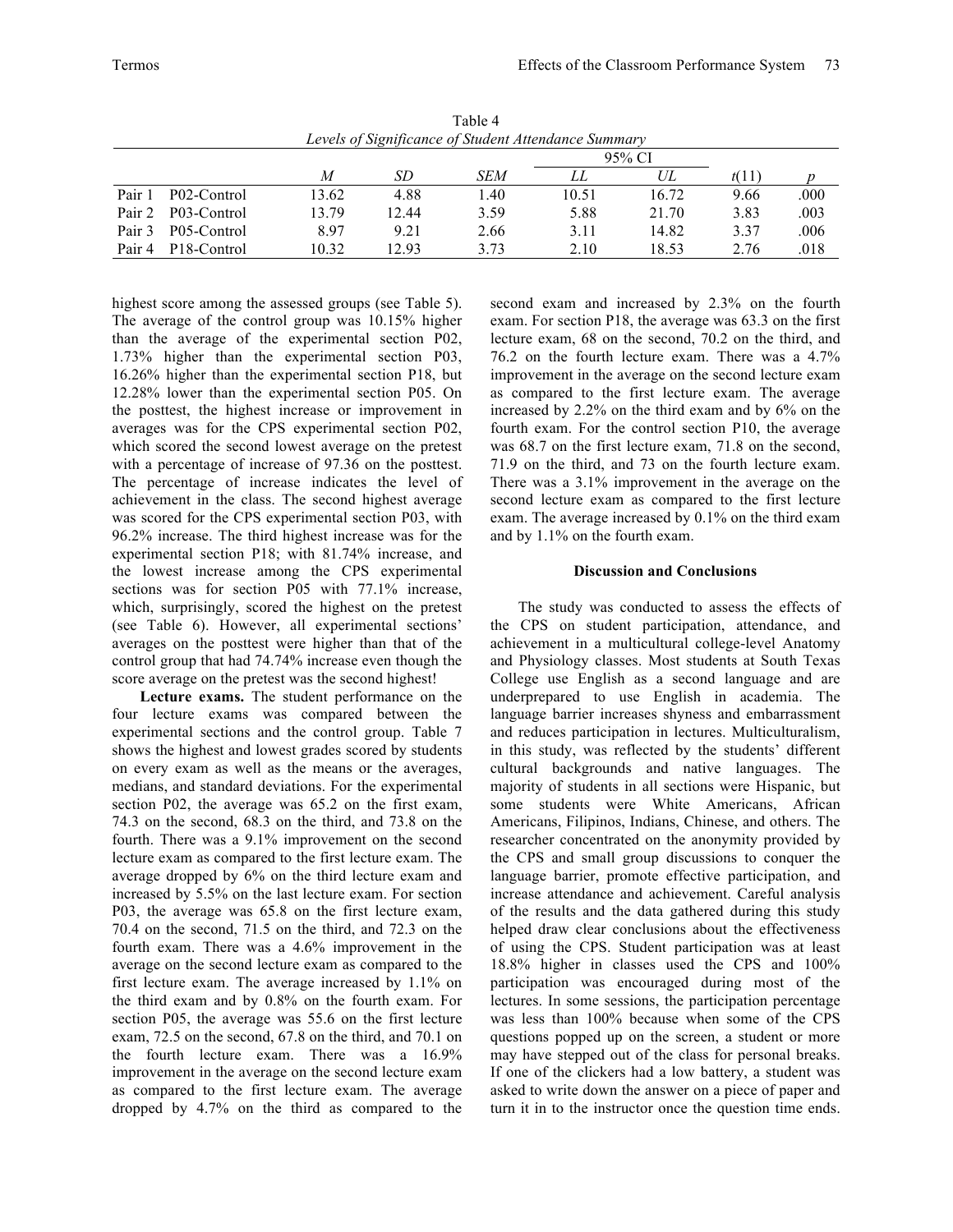|        | Paired-Samples t Test of the Pre/Posttests |      |    |      |      |  |  |
|--------|--------------------------------------------|------|----|------|------|--|--|
|        |                                            | M    | n  | SD   | SEM  |  |  |
| Pair 1 | P02PRE                                     | 2.66 | 28 | 1.48 | .279 |  |  |
|        | P02POST                                    | 5.25 | 28 | 1.91 | .362 |  |  |
| Pair 2 | P03PRE                                     | 2.88 | 23 | 1.04 | .217 |  |  |
|        | P03POST                                    | 5.65 | 23 | 1.82 | .380 |  |  |
| Pair 3 | P05PRE                                     | 3.29 | 23 | 1.36 | .284 |  |  |
|        | P05POST                                    | 5.82 | 23 | 2.38 | .497 |  |  |
| Pair 4 | P18PRE                                     | 2.52 | 17 | 1.50 | .364 |  |  |
|        | P <sub>18</sub> POST                       | 4.58 | 17 | 2.31 | .562 |  |  |
| Pair 5 | ControlPRE                                 | 2.93 | 24 | 1.20 | .245 |  |  |
|        | ControlPOST                                | 5.12 | 24 | l.32 | .271 |  |  |

Table 5

*Note*. P02PRE = experimental section P02 results on the pretest. P02POST = P02 results on the posttest. P03PRE = P03 results on the pretest. P03POST = P03 results on the posttest. P05PRE = P05 results on the pretest. P05POST = P05 results on the posttest. P18PRE = P18 results on the pretest. P18POST = P18 results on the posttest. ControlPRE = control section results on the pretest. ControlPOST = control section results on the posttest.

|                                      |       | Table 6          |       |                 |         |  |  |
|--------------------------------------|-------|------------------|-------|-----------------|---------|--|--|
| <b>Pre/Posttests Results Summary</b> |       |                  |       |                 |         |  |  |
|                                      | P02   | P <sub>0</sub> 3 | P 05  | P <sub>18</sub> | Control |  |  |
| Average of Pretest                   | 2.66  | 2.88             | 3.29  | 2.52            | 2.93    |  |  |
| Average of Posttest                  | 5.25  | 5.65             | 5.82  | 4.58            | 5.12    |  |  |
| Difference                           | 2.59  | 2.77             | 2.53  | 2.06            | 2.19    |  |  |
| Percentage of increase               | 97.36 | 96.20            | 77.10 | 81.74           | 74.74   |  |  |

| Summary of Student Performance on the Four Lecture Exams |                   |                  |               |               |      |      |       |
|----------------------------------------------------------|-------------------|------------------|---------------|---------------|------|------|-------|
|                                                          | Highest<br>Lowest |                  |               |               |      |      |       |
|                                                          |                   | $\boldsymbol{n}$ | Grade $(\% )$ | Grade $(\% )$ | M    | Mdn  | SD    |
| Lecture Exam 1                                           | P <sub>02</sub>   | 33               | 86            | 38            | 65.2 | 68   | 12.74 |
|                                                          | P <sub>0</sub> 3  | 27               | 92            | 38            | 65.8 | 68   | 14.73 |
|                                                          | P <sub>05</sub>   | 29               | 82            | 28            | 55.6 | 58   | 14.55 |
|                                                          | P <sub>18</sub>   | 20               | 85            | 40            | 63.3 | 65   | 15.35 |
|                                                          | Control           | 33               | 92            | 38            | 68.7 | 72   | 15.44 |
| Lecture Exam 2                                           | P <sub>02</sub>   | 33               | 97            | 55            | 74.3 | 73   | 11.15 |
|                                                          | P <sub>0</sub> 3  | 25               | 97            | 44            | 70.4 | 71   | 15.93 |
|                                                          | P <sub>05</sub>   | 24               | 94            | 44            | 72.5 | 67   | 16.06 |
|                                                          | P <sub>18</sub>   | 20               | 99            | 42            | 68.0 | 65   | 13.50 |
|                                                          | Control           | 32               | 99            | 36            | 71.8 | 77.5 | 16.27 |
| Lecture Exam 3                                           | P <sub>0</sub> 2  | 32               | 98            | 38            | 68.3 | 69.5 | 13.67 |
|                                                          | P <sub>0</sub> 3  | 24               | 95            | 47            | 71.5 | 71   | 14.72 |
|                                                          | P <sub>05</sub>   | 25               | 96            | 45            | 67.8 | 66.5 | 13.90 |
|                                                          | P <sub>18</sub>   | 12               | 91            | 59            | 70.2 | 67   | 12.16 |
|                                                          | Control           | 27               | 97            | 34            | 71.9 | 74   | 15.75 |
| Lecture Exam 4                                           | P <sub>0</sub> 2  | 29               | 93            | 47            | 73.8 | 72   | 12.81 |
|                                                          | P <sub>0</sub> 3  | 25               | 100           | 46            | 72.3 | 72   | 14.34 |
|                                                          | P <sub>05</sub>   | 21               | 100           | 46            | 70.1 | 68   | 12.08 |
|                                                          | P <sub>18</sub>   | 17               | 94            | 50            | 76.2 | 74   | 11.98 |
|                                                          | Control           | 26               | 93            | 39            | 73.0 | 75   | 12.94 |

Table 7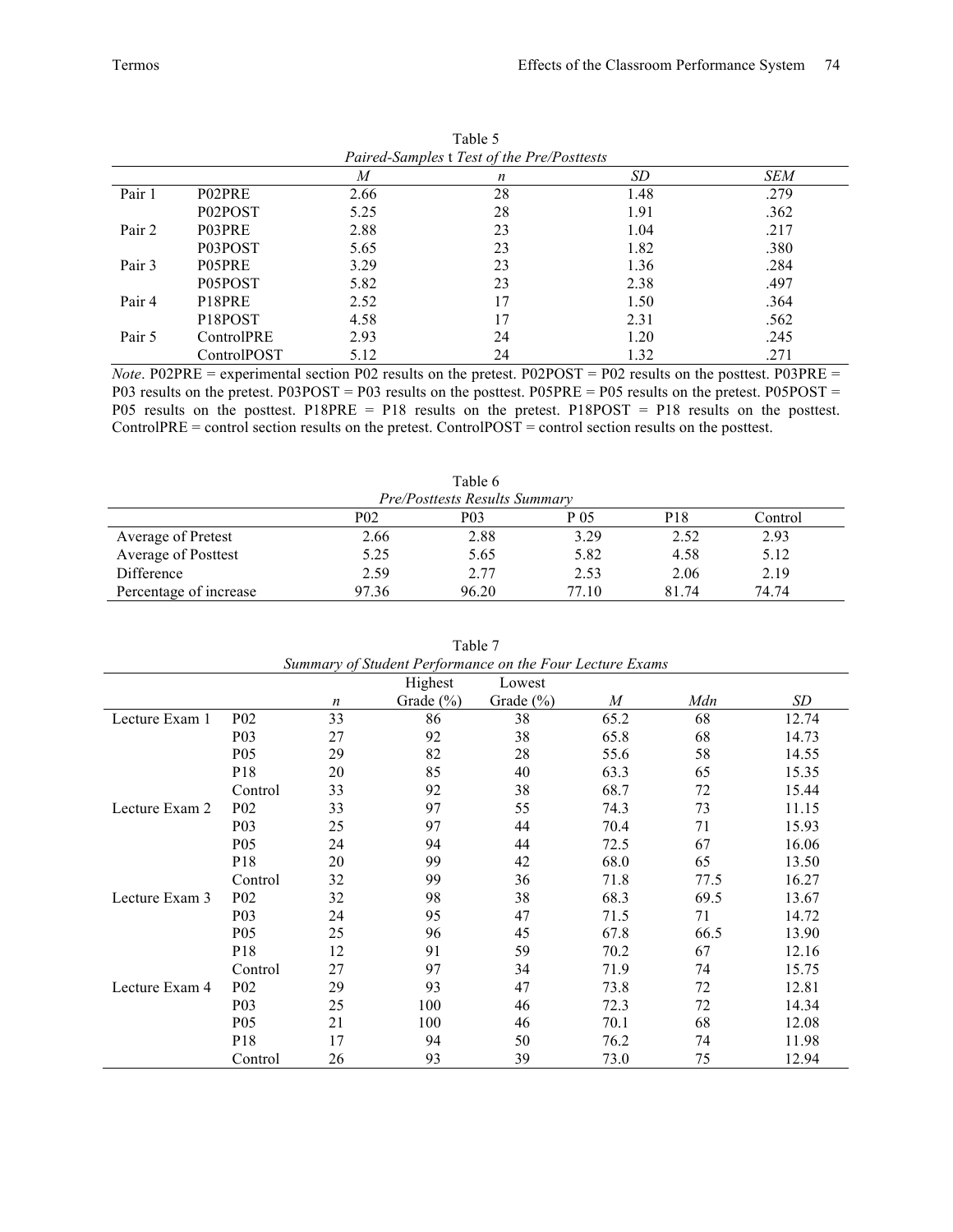The percentage of participation, however, did not go below 86.6% as compared to the highest participation rate in the control group, which was 68%. Therefore, the increase in participation was at least 18.8%. The lowest difference in participation between the CPS experimental sections and the control section was 31% increase in participation for the experimental sections. The highest participation difference was 65% for the CPS experimental sections. The average participation difference was around 50% in the experimental sections. It can be concluded that the CPS increased participation in all the experimental sections studied as compared to the control section.

During all lectures, student attendance was at least 10% higher in the experimental sections than that of the control section. Attendance average in the experimental sections was 87.5%, while it was 78.5% in the control group. A paired-samples *t* test indicated significant increase in attendance in all sections used the CPS as compared to the control group.

Student achievement increased in the experimental sections as indicated by the results of pre/posttests and performance on the four lecture exams. As indicated by the pretests' averages, the control group was relatively more prepared for the course than the three of the experimental sections because of the higher scores on the pretest. This was further confirmed by the results on the first lecture exam (see Table 7). The students in the control group scored the highest average on the first lecture exam; it was 2.9% higher than the average scored by the experimental section P03 that had the highest average among the experimental sections. Moreover, performance on the pretests indicated that students had different levels of preparedness for the class because some sections scored higher than others. Accordingly, it was important to keep track of student performance to see if all would be brought to the same or closer levels of achievements on the posttest. On the posttests, all sections that used the CPS scored higher than the control group and had a higher rate of improvement; therefore, it can be concluded that the system had a positive effect on student achievement. The pre/posttests measured student understanding of the course materials and contained the 10 questions, which covered the course learning outcomes of the anatomy and physiology courses. Therefore, student performance on the pre/posttest gave an indication about student understanding, thus achievement in the course. As a result, the null hypothesis  $(H_0)$  is rejected, and the alternative hypothesis  $(H_1)$  is accepted.

By the time of the second lecture exam, which covered chapters three and four, students used the CPS during three lectures and were more familiar with it and its activities and group discussions. Students who studied with the CPS had higher rates of improvement from the first lecture exam as compared to the control

group. The control group improved by 3.1%, while the experimental section P02 improved by 9.1%, the experimental section P03 by 4.6%, the experimental section P05 by 16.9%, and the experimental section P18 by 4.7%. The experimental section P05 scored the lowest average on the first lecture exam but the second highest on the second lecture exam after the experimental section P02 (see Table 13). However, the results on the third lecture exam, which covered more chapters, was scattered differently because the two experimental sections P03 and P18 improved by 1% to 2%, while the other two experimental sections P02 and P05 had lower average by 4% to 6%, and the control group did not improve from the second lecture exam. There was no clear reason behind these results, but it could be related to the heavier load and materials covered on the third lecture exam, which was more information-rich. However, further and in-depth research may be required to determine the reason that was behind the decrease in the two experimental sections P02 and P05. On the fourth lecture exam, all experimental sections improved by 1% to 6% from the third lecture exam, while the control group improved by 1% (see Table 7). Accordingly, it can be concluded from all lecture exam averages that students who studied under the CPS had an overall higher rates of achievement on the lecture exams as compared to the control group students who had improved during the semester, but at a lower rate. The experimental sections P02 and P05, however, had lower averages on the third exam, and this was the exception. From the averages on the first and fourth lecture exams, it can be concluded that the CPS helped students increase achievement rate although they started with a low level of preparedness and background information about the course materials. Together with pre-post test results, the lecture exams' results indicated that the CPS helped increase student overall achievements in the Anatomy and Physiology classes at South Texas College. Therefore, the findings of this study supported that of current literature on the effectiveness of the CPS in increasing student participation, attendance, and achievement. Additionally, the study gave more insights about the effectiveness of the CPS in a multicultural institution where the first spoken language is not English and in anatomy and physiology classes.

#### **Implications and Recommendations**

The effectiveness of the CPS is determined by the way an instructor uses it as indicated by current literature. The type of activities and questions prepared by the instructor would help in determining the effectiveness of the system. Further research might be needed to study the instructor's role in determining the CPS efficiency in education. To get the most out of the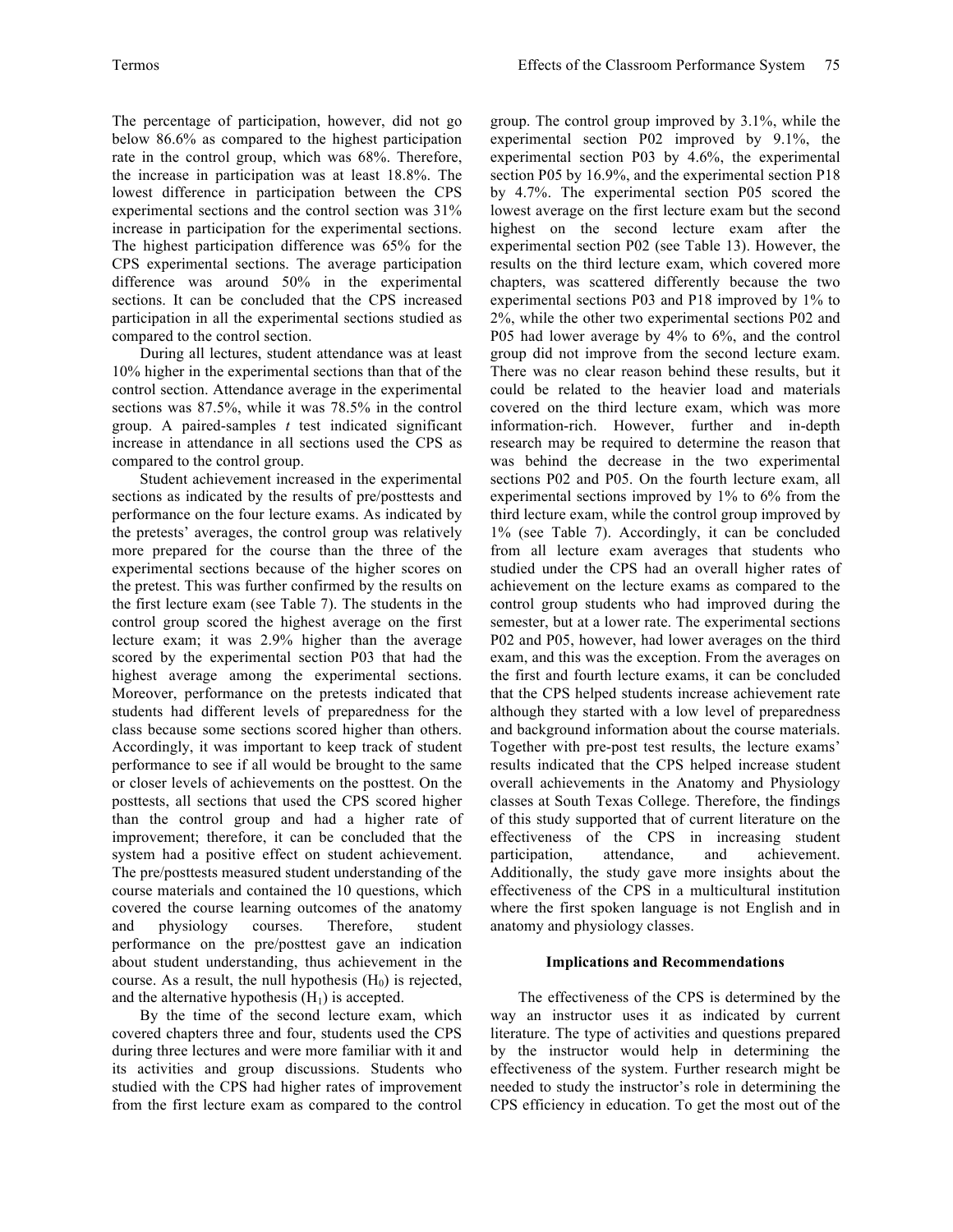CPS, instructors should prepare activities that promote active learning, critical thinking, and group discussions. This is in addition to straightforward CPS questions about the lectures that can be integrated to keep students alert and get instant perception about understanding of a certain concept. The role of the instructor is essential and a key factor when using this technology and any teaching strategy. For that reason, instructors should be computer and internet literate and should be well trained to use the CPS. The instructor needs to know how to use PowerPoint presentations and how to embed them in the CPS with some knowledge on how to browse, attach pictures and videos, convert Word documents to .pdf, enter data in Excel, and plug USB cables.

This study has added to the body of knowledge in the field of instructional technology in education. Specifically, the study added to the existing knowledge the importance of the CPS in increasing student participation, attendance, and achievement in multicultural anatomy and physiology classes. The results reached in this research can be used for further research in future and perhaps in other biology classes, other science classes, or other college-level classes in a multicultural institution. The CPS is in use in many institutions and in different courses, such as psychology, general education, physics, and others. However, very little literature was found in anatomy and physiology courses. For this reason, this study added to existing literature the effectiveness of the CPS as a teaching strategy in anatomy and physiology courses.

The effects of the CPS on other variables such as student retention, student perception, student engagement, and instructor perception may be also investigated in future research. Moreover, other methodological approaches, such as the qualitative phenomenological approach, can be employed to investigate student perception and the lived experience during the study. Also, the system can be studied for effectiveness in an institution where the first spoken language is English and in special education programs.

## **References**

- Barber, M., & Njus, D. (2007). Clicker evolution: Seeking intelligent design. *Life Science Education*, *6*, 1-20. doi:10.1187/cbe.06-12-0206
- Bunz, U. (2004). Using scantron versus an audience response system for survey research: Does methodology matter when measuring computermediated communication competence? *Computers in Human Behavior, 21*, 343-359. doi:10.1016/j.chb.2004.02.009
- Callister, P. D. (2010). Time to blossom: An inquiry into Bloom's taxonomy as a hierarchy and means

for teaching legal research skills. *LawLibrary Journal, 102*(2), 191-219. Retrieved from http://www.aallnet.org/products/pub\_llj\_v102n02/2 010-12.pdf

- Caron, P. L., & Gely, R. (2003). *Taking back the law school classroom: Using technology to foster active student learning*. Cincinnati, OH: University of Cincinnati College of Law. Retrieved from http://www.mhhe.com/cps/docs/CPSWP\_Technolo gyActiveLearning.pdf
- Crowe, A., Dirks, C., & Wenderoth, M. P. (2008). Biology in bloom: Implementing Bloom's taxonomy to enhance student learning in biology. *CBE—Life Sciences Education, 7*, 368-381. doi:10.1187/cbe.08–05–0024
- Cue, N. (1998, December). *A universal learning tool for classrooms?* Paper presented at the 1st Quality in Teaching and Learning Conference, Hong Kong, China*.* Retrieved from http://celt.ust.hk/ideas/prs/pdf/Nelsoncue.pdf
- Cummings, R. G., & Hsu, M. (2007). The effects of student response systems on performance and satisfaction: An investigation in a tax accounting class. *Journal of College Teaching & Learning, 4*(12), 21-26. Retrieved from http://www.cluteinstitute-
- onlinejournals.com/PDFs/538.pdf Davis, S. (2003). Observations in classrooms using a
- network of handheld devices. *Journal of Computer Assisted Learning, 19*(3), 298-307. doi:10.1046/j.0266-4909.2003.00031.x
- Dufrense, R. J., Gerace, W. J., Leonard, W. J., Mastre, J. P., & Wenk, L. (1996). Classtalk: A classroom communication system for active learning. *Journal of Computing in Higher Education, 7*, 3-47
- Duncan, D. (2005). *Clickers in the classroom: How to enhance science teaching using classroom response systems*. San Francisco, CA: Pearson Education.
- Eastman, J. K. (2007). Enhancing classroom communication with interactive technology: How faculty can get started. *College Teaching Methods & Styles Journal, 3*(1), 31-38.
- Epstein, J. L., & Sheldon, S. B. (2002). Present and accounted for: Improving student attendance through family and community involvement. *Journal of Educational Research, 95*(5), 308-318. doi:10.1080/00220670209596604
- Fies, C. H. (2005). *Classroom response systems: What do they add to an active learning environment?*  (Doctoral dissertation). Retrieved from http://www.lib.utexas.edu/etd/d/2005/fiesc84685/fi esc84685.pdf
- Gar, J. D. (2005). Learning to learn human anatomy and physiology. *HAPS-EDucator,*  9(3), 5. Retrieved from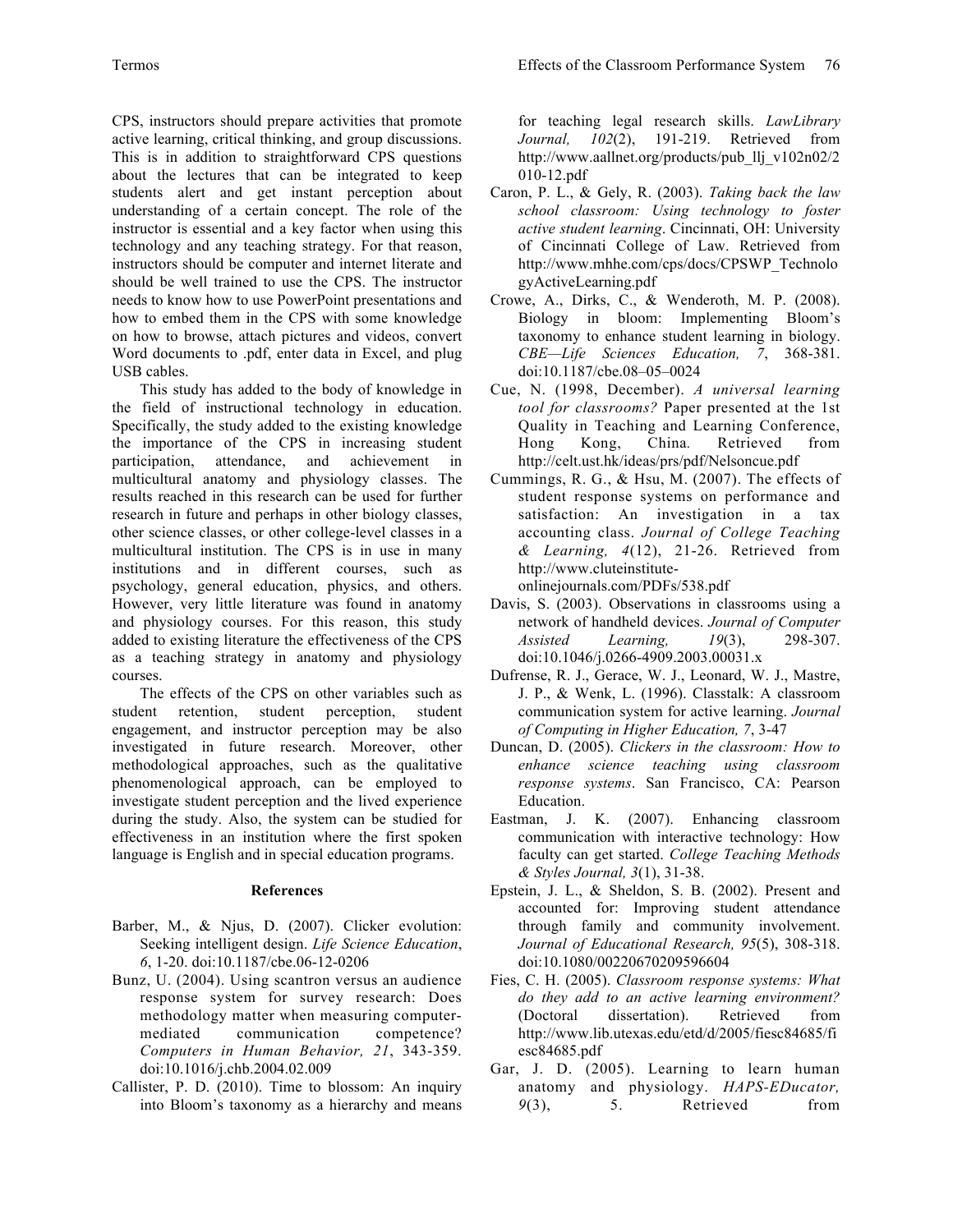http://msjensen.cehd.umn.edu/HAPSED/2005/2005 spr\_haps\_ed.pdf

- Gill, G., Myerson, M., & El-Rady, J. (2006). Classroom response units in human sexual behavior. *Informing Faculty*, 1*(4)*, 1-26. Retrieved from http://informingfaculty.org/v1n04- Classroom%20Response%20Units.pdf
- Greer, L., & Heaney, P. J. (2004). Real-time analysis of student comprehension: An assessment of electronic students response technology in an introductory earth science course. *Journal of Geoscience Education*, *52*(4), 345-351. Retrieved from http://ctl.stanford.edu/PRS/Greer\_Heaney\_PRS\_Ea rth\_Science.pdf
- Han, A. (2006). Student response systems: A new kind of point and click. *Proceedings of the 2006 ASCUE Conference, Myrtle Beach, South Carolina,* 57-61. Retrieved from http://www.ascue.org/files/proceedings/2006/p5 7.pdf
- Judson, E., & Sawada, D. (2002). Learning from past and present: Electronic response systems in college lecture halls. *Journal of Computers in Mathematics and Science Teaching*, *21*(2), 167-181. Retrieved from https://www.eservices.vcu.edu/cte/resources/techno logy/ResearchReviewPRS.pdf
- Liu, T. C., Liang, J. K., Wang, H. Y., & Chan, T. W. (2003, December). *The features and potential of interactive response system*. Paper presented at the International Conference on Computers in Education, Hong Kong, China.
- Lopez-Herrejon, R. E., & Schulman, M. (2004). Using interactive technology in a short java course: An experience report. *Proceedings of the Annual Joint Conference Integrating Technology into Computer Science Education, Leeds, UK,* 203-207. doi:10.1145/1007996.1008051
- Lowery, R. C. (2005, March). *Teaching and learning with interactive student response systems: A comparison of commercial products in the highereducation market*. Paper presented at the annual meeting of the Southwestern Social Science Association, New Orleans, LA.
- Mahler, R., & Wegenast, D. P. (2003). Increasing participation, learning, and assessment in the classroom through technology. In B. Johnson, V. Flores, & K. Ringuette (Eds.), *Proceedings of the Fifth Annual National Human Services Training Evaluation Symposium* (pp. 85-91). Berkeley, California: University of California.
- Nelson, J. L., Palonsky, S. B., & McCarthy, M. R. (2006). *Critical issues in education*: *Dialogues and dialectics* (6th ed.). New York, NY: McGraw Hill.
- Nicol, D. J., & Boyle, J. T. (2003). Peer instruction versus class-wide discussion in large classes: A comparison of two interaction methods in the wired

classroom. *Studies in Higher Education, 28*(4), 457-473. doi:10.1080/0307507032000122297

- Nooriafshar, M. (2005a, November-December). *Innovative and technology based methods of teaching statistics concepts.* Paper presented at the meeting of the Mathematics Education into the  $21<sup>st</sup>$  Century Project, Johor Bahru, Malaysia. Retrieved from http://math.unipa.it/~grim/21\_project/21\_malasya NOORIAFSHAR172-175\_05.pdf
- Nooriafshar, M. (2005b, August). *Interactive technology in teaching judgmental forecasting*. Paper presented at the Australasian Business and Behavioural Sciences Association Conference, Caims, Australia.
- Owens, E. M. (2009). *Effects of small group instruction and mentoring on test scores, improving attendance, and decreasing behavioral issues*  (Unpublished doctoral dissertation). Northcentral University, Prescott Valley, AZ.
- Paschal, C. B. (2002). Formative assessment in physiology teaching using a wireless classroom communication system. *Advances in Physiology Education*. *26*(4), 299-308.
- Patry, M. (2009). Clickers in large classes: From student perceptions toward an understanding of best practices. *International Journal for the Scholarship of Teaching and Learning, 3*(2), 1-11.
- Predmore, C., & Manduley, A. R. (2006). Immediate feedback and active learning: Active learning and use of e-instruction classroom performance system. *International Journal of Learning*, *12*(9), 79-92.
- Reay, N. W., Bao, L., Li, P., Warnakulasooriya, R., & Baugh, G. (2005). Toward the effective use of voting machines in physics lectures. *American Association of Physics Teachers, 73*(6), 554-558. doi:10.1119/1.1862638
- Romer, D. (1993). Do students go to class? Should they? *Journal of Economic Perspectives, 7*(3), 167- 174. doi:10.1257/jep.7.3.167
- Siegel, J. A., Schmidt, K. J., & Cone, J. (2004). INTICE – Interactive technology to improve the classroom experience. *Proceedings of the American Society for Engineering Education Annual Conference.* Retrieved from http://www.ph.utexas.edu/~ctalk/bulletin/intice.htm
- Teeter, S., Madsen, S. R., Hughes, J., & Eagar, B. (2007). The perceptions and experiences of students in a paperless accounting class. *Journal of Effective Teaching*, *7*(1), 15-30.
- Trochim, W. M. K. (2006). *Reliability & validity*. Retrieved from from http://www.socialresearchmethods.net/kb/reland val.php
- Wang, H., & Gearhart, D. L. (2006). *Designing and developing web-based instruction*. Upper Saddle River, NJ: Pearson Education.